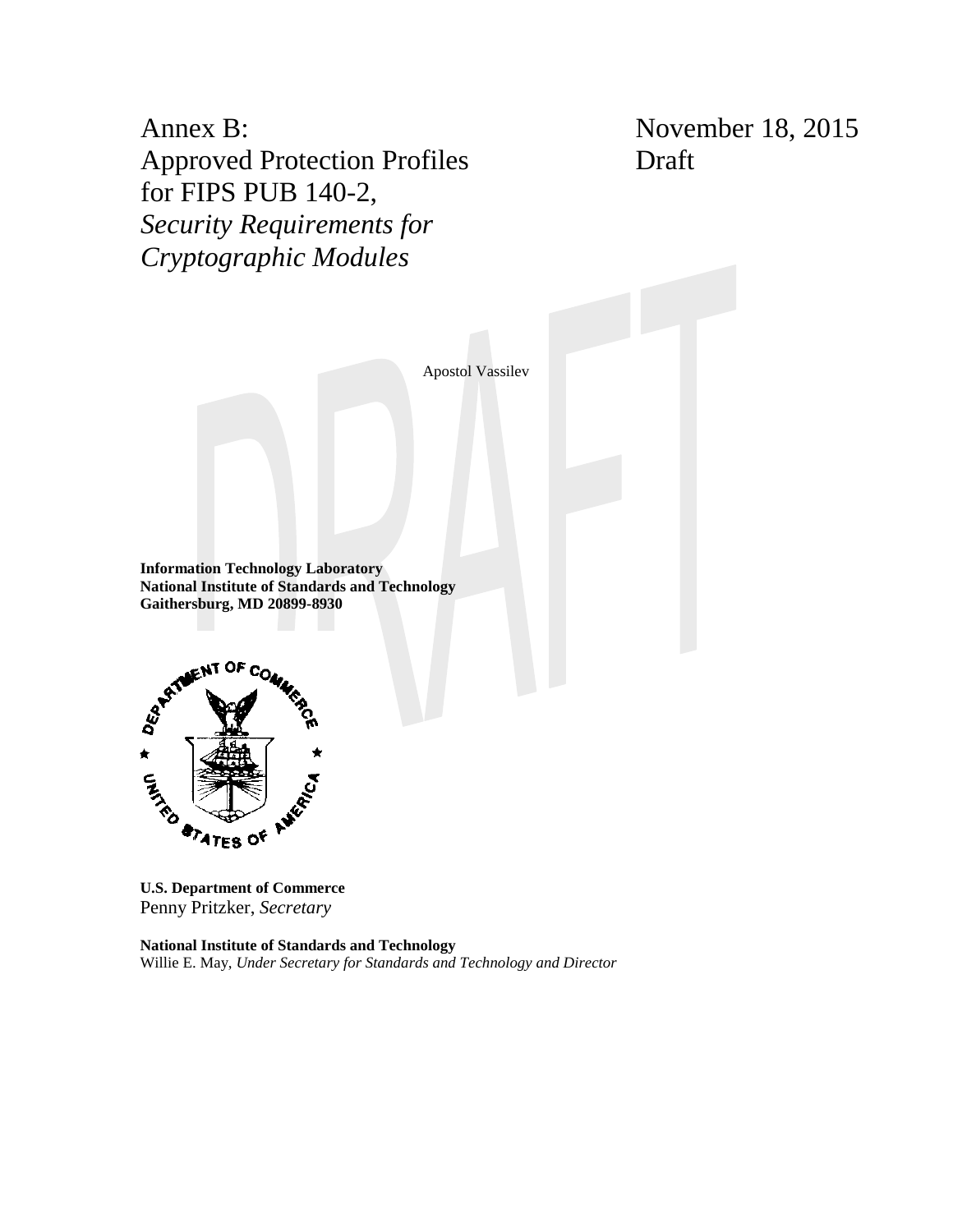# **Annex B: Approved Protection Profiles for FIPS PUB 140-2,** *Security Requirements for Cryptographic Modules*

### **1. Introduction**

Federal Information Processing Standards Publication (FIPS PUB) 140-2, Security Requirements for Cryptographic Modules, specifies the security requirements that are to be satisfied by the cryptographic module utilized within a security system protecting sensitive information within computer and telecommunications systems (including voice systems). The standard provides four increasing, qualitative levels of security: Level 1, Level 2, Level 3, and Level 4. These levels are intended to cover the wide range of potential applications and environments in which cryptographic modules may be employed. The security requirements cover eleven areas related to the secure design and implementation of the cryptographic module. These areas include the following:

- 1. Cryptographic Module Specification
- 2. Cryptographic Module Ports and Interfaces
- 3. Roles, Services, and Authentication
- 4. Finite State Model
- 5. Physical Security
- 6. Operational Environment
- 7. Cryptographic Key Management
- 8. Electromagnetic Interference/Electromagnetic Compatibility (EMI/EMC)
- 9. Self Tests
- 10. Design Assurance
- 11. Mitigation of Other Attacks

The Cryptographic Module Validation Program (CMVP - [www.nist.gov/cmvp\)](http://www.nist.gov/cmvp) validates cryptographic modules to FIPS PUB 140-2 and other cryptography based standards. The CMVP is a joint effort between NIST and the Communications Security Establishment (CSE - [www.cse-cst.gc.ca\)](http://www.cse-cst.gc.ca/) of the Government of Canada. Products validated as conforming to FIPS PUB 140-2 are accepted by the Federal agencies of both countries for the protection of sensitive information (United States) or Designated information (Canada).

In the CMVP, vendors of cryptographic modules use independent, accredited testing laboratories to have their modules tested. Organizations wishing to have validations performed would contract with the laboratories for the required services.

## **2. Purpose**

The purpose of this document is to provide a list of the Approved protection profiles applicable to FIPS PUB 140-2.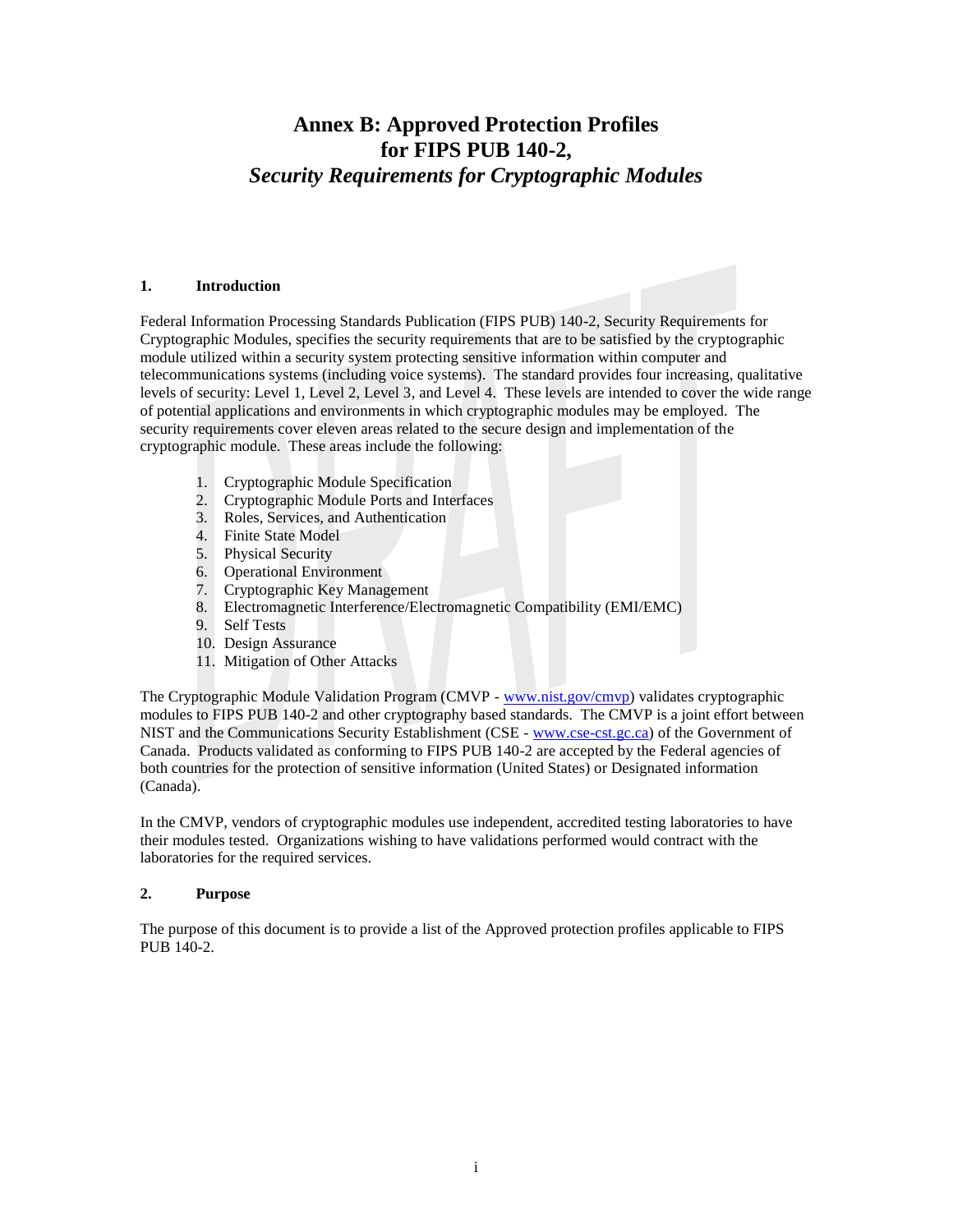## **Table of Contents**

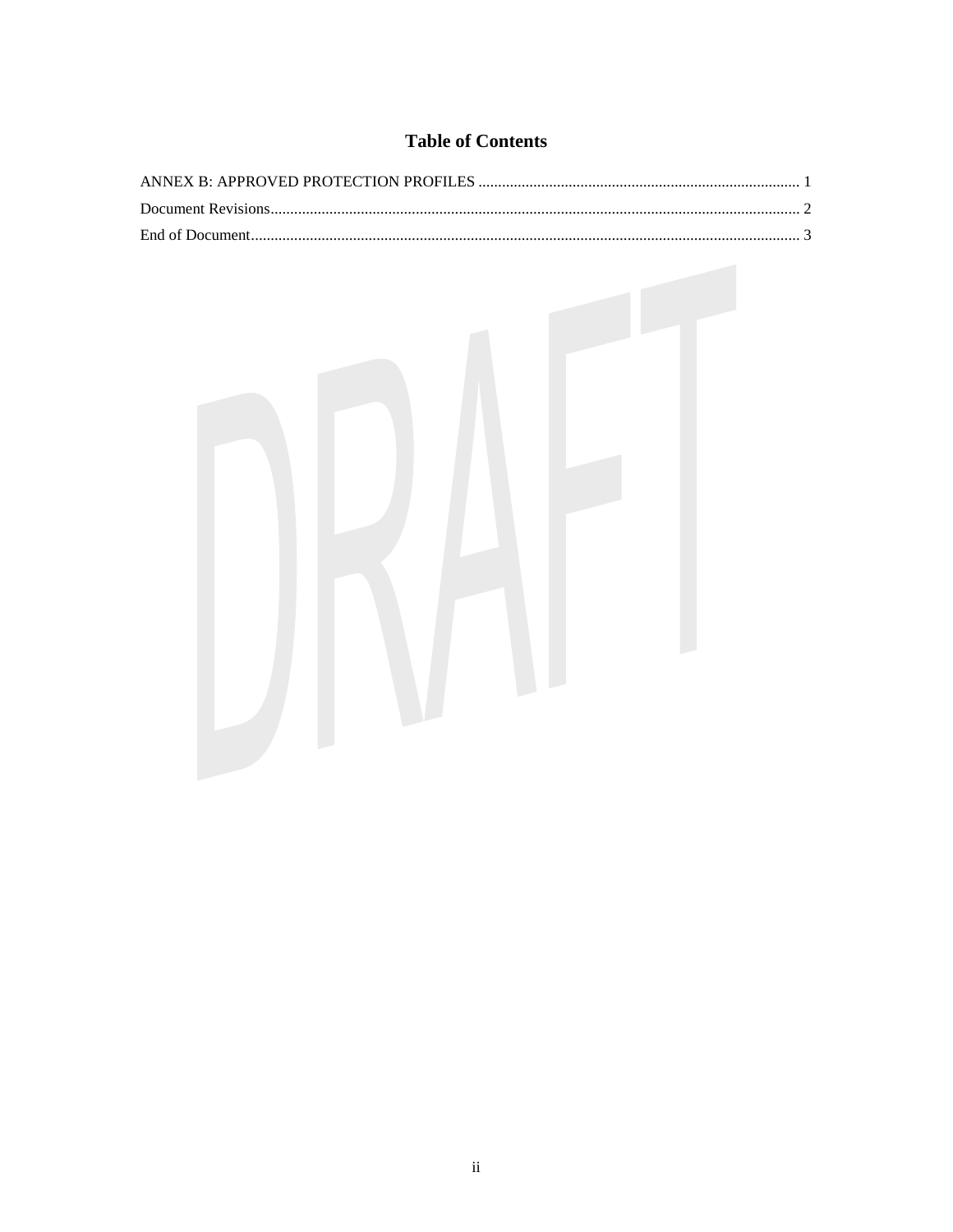## <span id="page-3-0"></span>**ANNEX B: APPROVED PROTECTION PROFILES**

Annex B provides a list of the Approved protection profiles applicable to FIPS PUB 140-2.

## Current

- *1. Common Criteria Protection Profiles for General Purpose Operating Systems* until June 30, 2016.
- *2. NIAP Approved Protection Profile for Operating Systems*.
- *3. NIAP Approved Protection Profile for Mobile Device Fundamentals.*

### Archived

- *4. U.S. Government Approved Protection Profile - [U.S. Government Protection Profile for General-](http://www.niap-ccevs.org/pp/pp_os_br_v1.0/)[Purpose Operating Systems in a Networked Environment](http://www.niap-ccevs.org/pp/pp_os_br_v1.0/)* – CC Version 3.1, 30 August 2010
- 5. *[Controlled Access Protection Profile \(CAPP\),](http://www.niap-ccevs.org/pp/pp_os_ca_v1.d.pdf)* Version 1.d, Protection Profile NoPP006, 8 October 1999.
- 6. *[Protection Profile for Single-Level Operating Systems in Environments Requiring Medium Robustness](http://www.niap-ccevs.org/pp/pp_os_sl_mr_v1.22.pdf)*, Version 1.22, 23 May 2001. **Sunset Date:** 16 September 2007, replaced by *Protection Profile for Single-level Operating Systems in Environments Requiring Medium Robustness*, Version 1.91.
- *7. [Protection Profile for Single-level Operating Systems in Environments Requiring Medium Robustness](http://www.niap-ccevs.org/pp/pp_os_sl_mr2.0_v1.91.pdf)*, Version 1.91, 16 March 2007.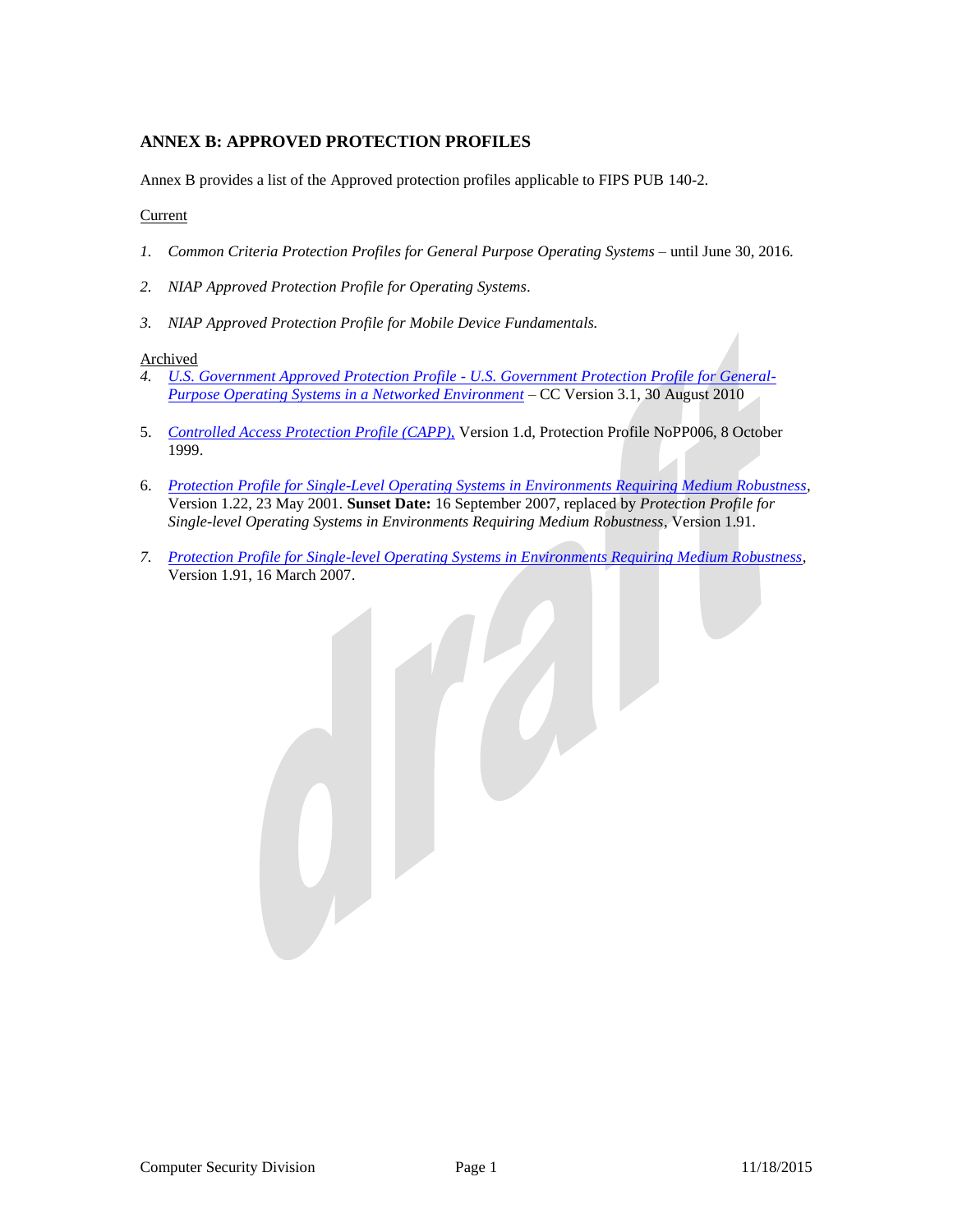## <span id="page-4-0"></span>**Document Revisions**

| Date       | Change                                                                            |
|------------|-----------------------------------------------------------------------------------|
| 06-14-2007 | Updated document links.                                                           |
|            |                                                                                   |
|            | Added Protection Profile for Single-level Operating Systems in Environments       |
|            | Requiring Medium Robustness, Version 1.91                                         |
| 08-12-2011 | Updated document links.                                                           |
|            |                                                                                   |
|            | Added U.S. Government Approved Protection Profile - U.S. Government               |
|            | Protection Profile for General-Purpose Operating Systems in a Networked           |
|            | <i>Environment</i> – CC Version 3.1, 30 August 2010                               |
| 11/18/2015 | Added:                                                                            |
|            | Common Criteria Protection Profiles for General Purpose Operating Systems - until |
|            | June 30, 2016,                                                                    |
|            | NIAP-approved Protection Profiles for Operating Systems                           |
|            | NIAP Approved Protection Profile for Mobile Device Fundamentals                   |
|            |                                                                                   |
|            | <b>Retired:</b>                                                                   |
|            | U.S. Government Protection Profile for General-Purpose Operating Systems in a     |
|            | Networked Environment – CC Version 3.1, 30 August 2010                            |